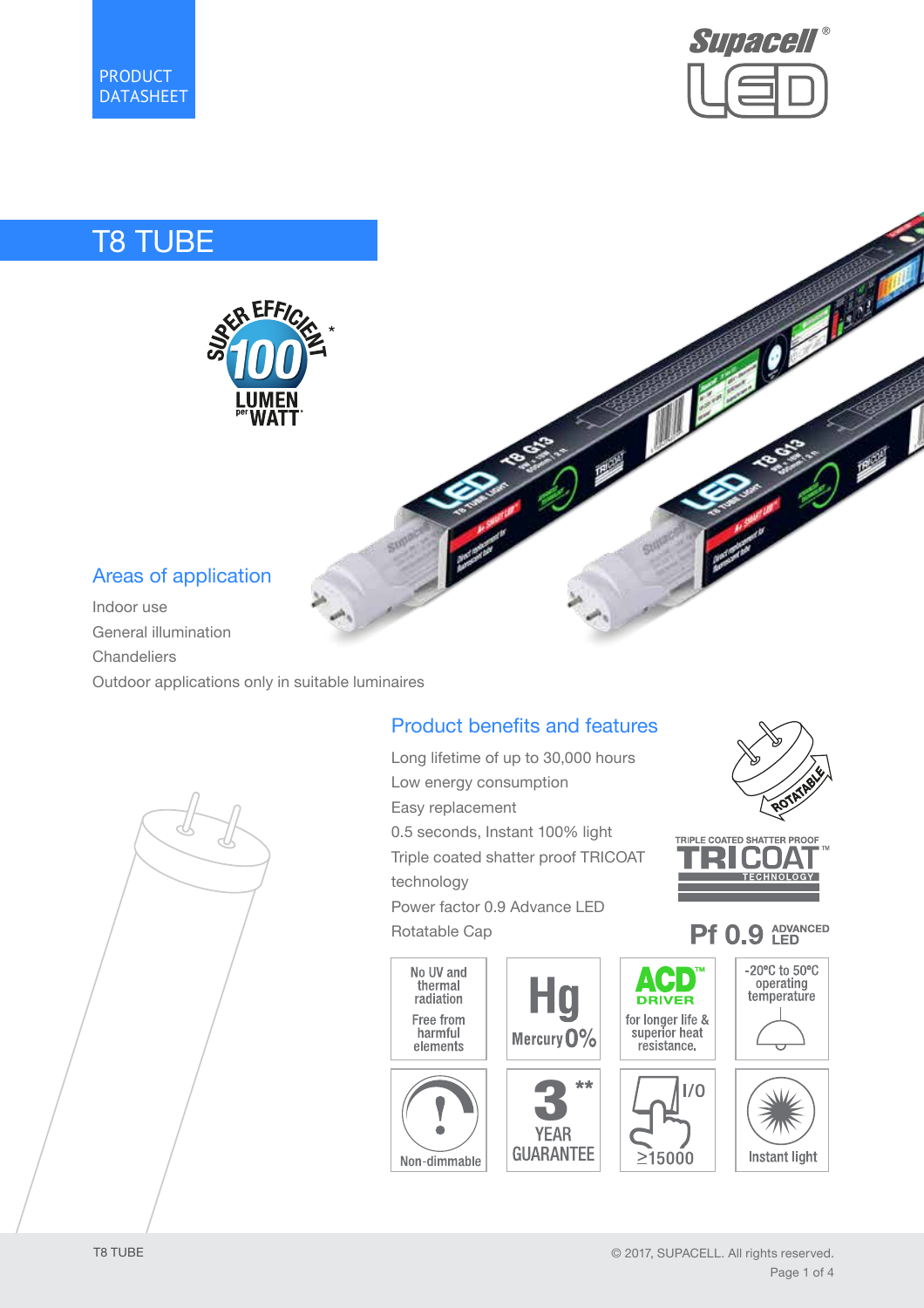

## Technical data

#### Electrical data

| Wattage                | 9W                       | 14W        | 18W        | 22W        | 24W        | 30 W       |
|------------------------|--------------------------|------------|------------|------------|------------|------------|
| Nominal wattage        | 9W                       | 14W        | <b>18W</b> | 22W        | 24W        | 30W        |
| Nominal voltage        | 85-265V                  | 85-265V    | 85-265V    | 85-265V    | 85-265V    | 85-265V    |
| Operating frequency    | $50-60$ Hz               | $50-60Hz$  | $50-60Hz$  | $50-60Hz$  | $50-60Hz$  | $50-60Hz$  |
| equiv. wattage of lamp | <b>18W</b>               | <b>28W</b> | 36W        | 44W        | 48W        | 60W        |
| Nominal luminous flux  | $900$ $\text{m}\text{s}$ | 1400 lms   | 1800 lms   | 2200 lms   | 2400 lms   | 3000 lms   |
| Rated luminous flux    | $900$ lms                | $1400$ lms | 1800 lms   | $2200$ lms | $2400$ lms | 3000 lms   |
| Beam angle             | 360° Pearl               | 360° Pearl | 360° Pearl | 360° Pearl | 360° Pearl | 360° Pearl |

#### Colour and temperature

| Light colour       | Warm White | <b>Natural Cool White</b> | Cool Day White |
|--------------------|------------|---------------------------|----------------|
| Colour temperature | 3000K      | 4000K                     | 6500K          |

## Light technical data

| Warm-up time (60 %)  | $\leq 1.00$ s |
|----------------------|---------------|
| <b>Starting time</b> | $< 0.5$ s     |

#### Dimensions & weight

| Overall length | $614 \text{ mm} \leq 514 \text{ mm}$ |
|----------------|--------------------------------------|
| Diameter       | 29.5mm                               |



\*size varies depending on cap base & clear or pearl type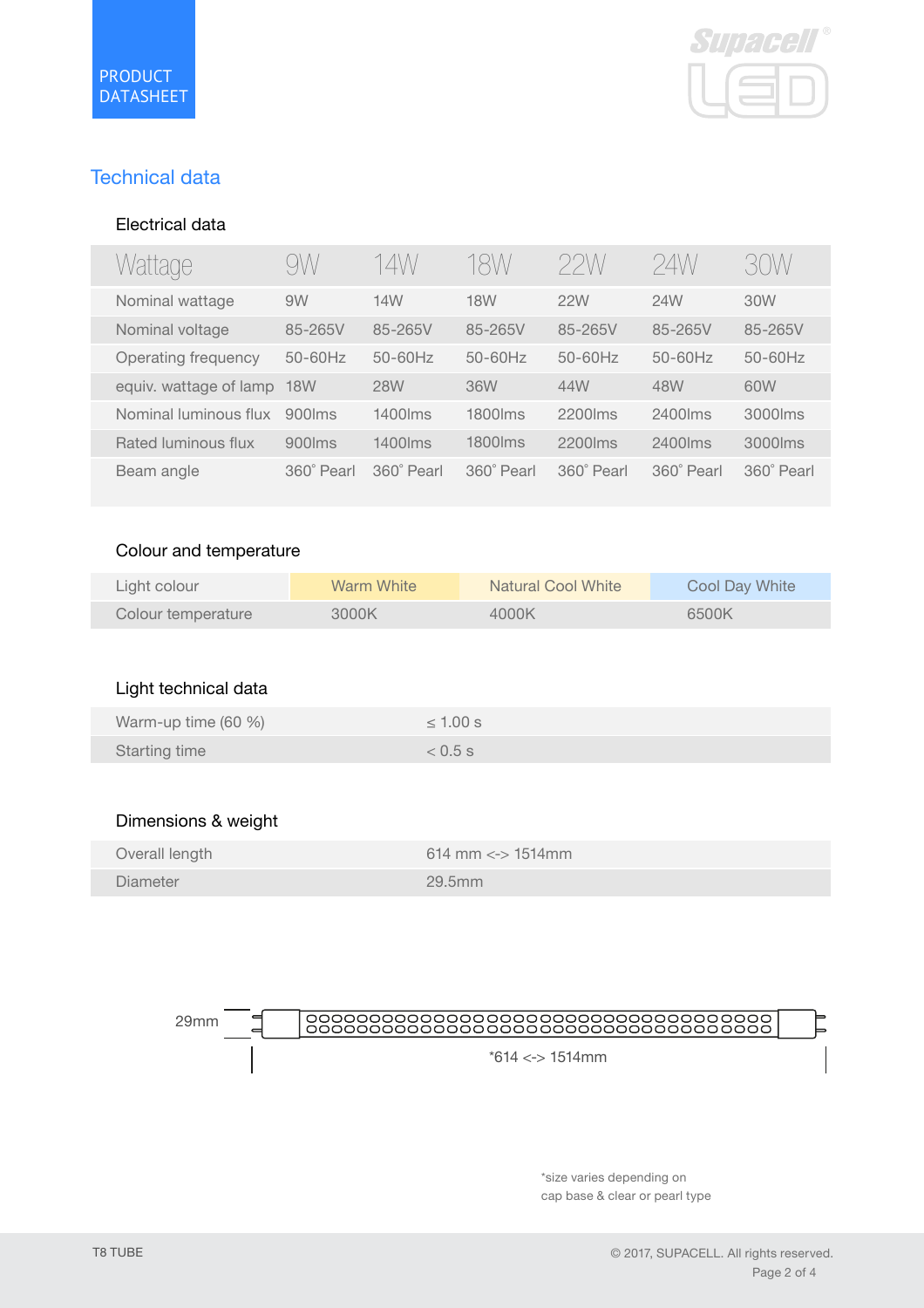

#### Lifespan

| Nominal lamp life time                  | 30,000 hours |
|-----------------------------------------|--------------|
| Rated lamp life time                    | 30,000 hours |
| Number of switching cycles              | 15,000       |
| Lumen main fact at end of nom life time | 0.70         |

### Additional product data

| Base<br>G <sub>13</sub><br>16mm-29mm |                                                                                                                                                                                                                                                                                                                                                                  |
|--------------------------------------|------------------------------------------------------------------------------------------------------------------------------------------------------------------------------------------------------------------------------------------------------------------------------------------------------------------------------------------------------------------|
| Mercury content                      | 0.0 <sub>mg</sub>                                                                                                                                                                                                                                                                                                                                                |
| Mercury-free                         | <b>Yes</b>                                                                                                                                                                                                                                                                                                                                                       |
| Design / version                     | Opal / Pearl and Clear                                                                                                                                                                                                                                                                                                                                           |
| Appropriate disposal acc. to WEEE    | Yes                                                                                                                                                                                                                                                                                                                                                              |
| Product remark                       | All technical parameters apply to the entire lamp.<br>Due to the complex production process for<br>light-emitting diodes, the typical values shown<br>for the technical LED parameters are purely<br>statistical values that do not necessarily match<br>the actual technical parameters of each<br>individual product, which can vary from the<br>typical value |

### **Capabilities**

Dimmable No

### Certificates & standards

| Energy efficiency class | $A+$         |
|-------------------------|--------------|
| Energy consumption      | 9 kWh/1000h  |
|                         | 14 kWh/1000h |
|                         | 18 kWh/1000h |
|                         | 22 kWh/1000h |
|                         | 24 kWh/1000h |
|                         | 30 kWh/1000h |